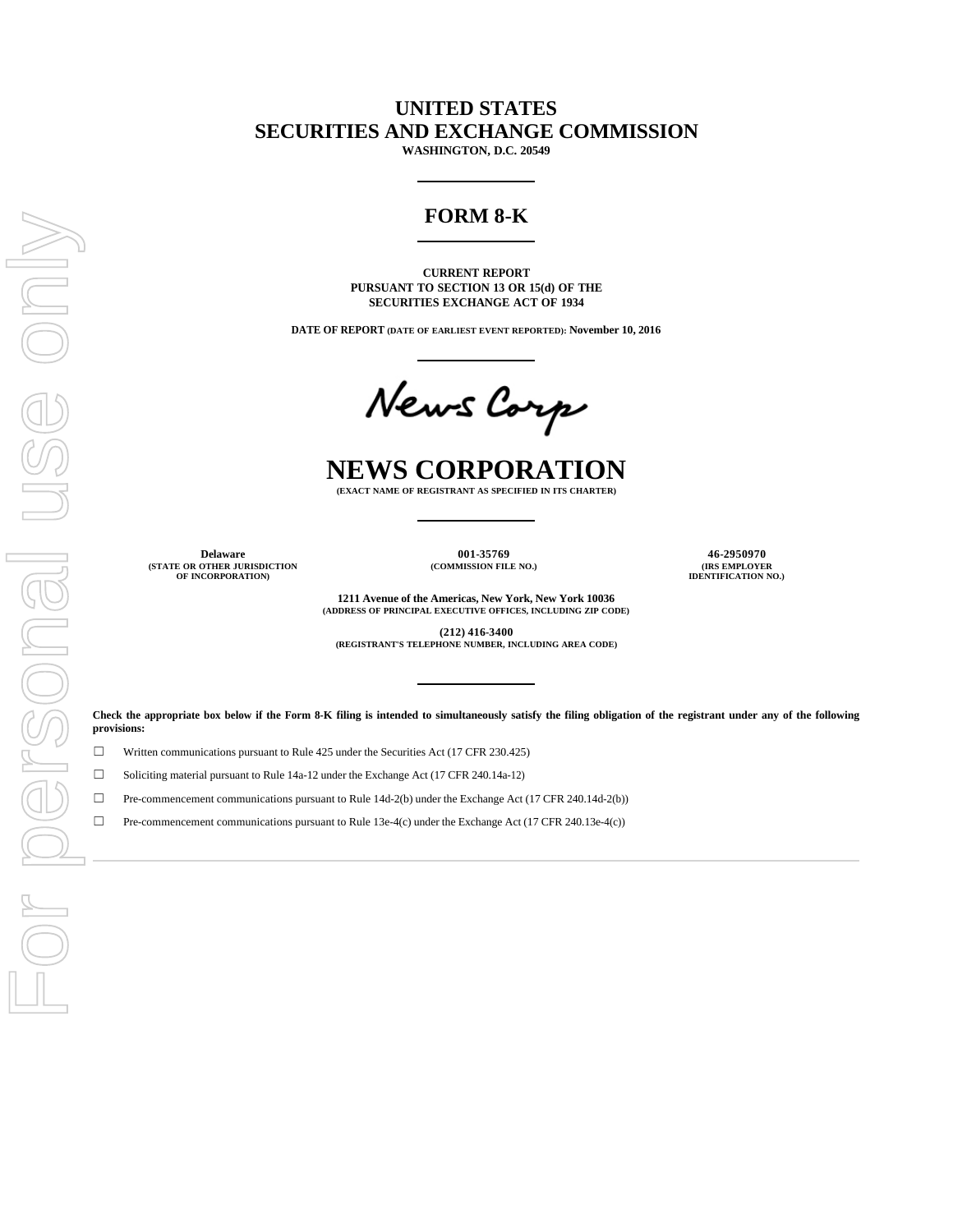#### **ITEM 5.07 SUBMISSION OF MATTERS TO A VOTE OF SECURITY HOLDERS**

News Corporation (the "Company") held its Annual Meeting of Stockholders (the "Annual Meeting") on November 10, 2016. A brief description of the matters voted upon at the Annual Meeting and the voting results on such matters is set forth below.

Proposal 1: The following individuals were elected to serve as Directors of the Company:

|                    |             |            |           | <b>Broker</b>    |
|--------------------|-------------|------------|-----------|------------------|
| Name               | For         | Against    | Abstain   | <b>Non-Votes</b> |
| K. Rupert Murdoch  | 155,222,862 | 15,976,916 | 1.594.954 | 4,657,480        |
| Lachlan K. Murdoch | 138,605,593 | 31,026,096 | 3,163,043 | 4,657,480        |
| Robert J. Thomson  | 159,590,044 | 11.920.199 | 1.284.489 | 4,657,480        |
| José María Aznar   | 135,894,303 | 35,638,249 | 1,262,180 | 4,657,480        |
| Natalie Bancroft   | 136,021,440 | 35,511,545 | 1,261,747 | 4,657,480        |
| Peter L. Barnes    | 146.357.712 | 24,852,203 | 1.584.817 | 4,657,480        |
| Elaine L. Chao     | 153,870,454 | 18,442,372 | 481,906   | 4,657,480        |
| Joel I. Klein      | 151,800,815 | 19,384,417 | 1.609.500 | 4,657,480        |
| James R. Murdoch   | 142,603,335 | 27,005,137 | 3,186,260 | 4,657,480        |
| Ana Paula Pessoa   | 155,901,654 | 15,610,541 | 1,282,537 | 4,657,480        |
| Masroor Siddiqui   | 159,850,462 | 11.660.964 | 1.283.306 | 4.657.480        |

Proposal 2: A proposal to ratify the selection of Ernst & Young LLP as the Company's independent registered public accounting firm for the fiscal year ending June 30, 2017 passed:

| For:     | 175,848,174 |
|----------|-------------|
| Against: | 578.835     |
| Abstain: | 1,025,203   |

Proposal 3: A proposal to approve, on an advisory, nonbinding basis, the Company's executive compensation passed:

| For:                     | 154,804,849 |
|--------------------------|-------------|
| Against:                 | 16.892.347  |
| Abstain:                 | 1.097.536   |
| <b>Broker Non-Votes:</b> | 4.657.480   |

Proposal 4: An advisory, nonbinding stockholder proposal to eliminate the Company's dual class capital structure was defeated:

| For:                     | 55.370.519  |
|--------------------------|-------------|
| Against:                 | 116,367,562 |
| Abstain:                 | 1.056.651   |
| <b>Broker Non-Votes:</b> | 4.657.480   |

#### **ITEM 7.01 REGULATION FD DISCLOSURE**

On November 10, 2016, K. Rupert Murdoch, the Company's Executive Chairman, and Robert Thomson, the Company's Chief Executive, addressed stockholders at the Annual Meeting. A copy of Messrs. Murdoch's and Thomson's remarks prepared for the Annual Meeting is furnished as Exhibit 99.1 hereto.

The information under this caption Item 7.01, including information furnished in any related exhibit, shall not be deemed "filed" for purposes of Section 18 of the Securities Exchange Act of 1934, as amended (the "Exchange Act"), or incorporated by reference in any filing under the Securities Act of 1933, as amended, or the Exchange Act.

#### **ITEM 9.01 FINANCIAL STATEMENTS AND EXHIBITS**

#### **(d) Exhibits**

**Exhibit No. Description** 99.1 Remarks of the Executive Chairman and the Chief Executive prepared for the Company's Annual Meeting of Stockholders.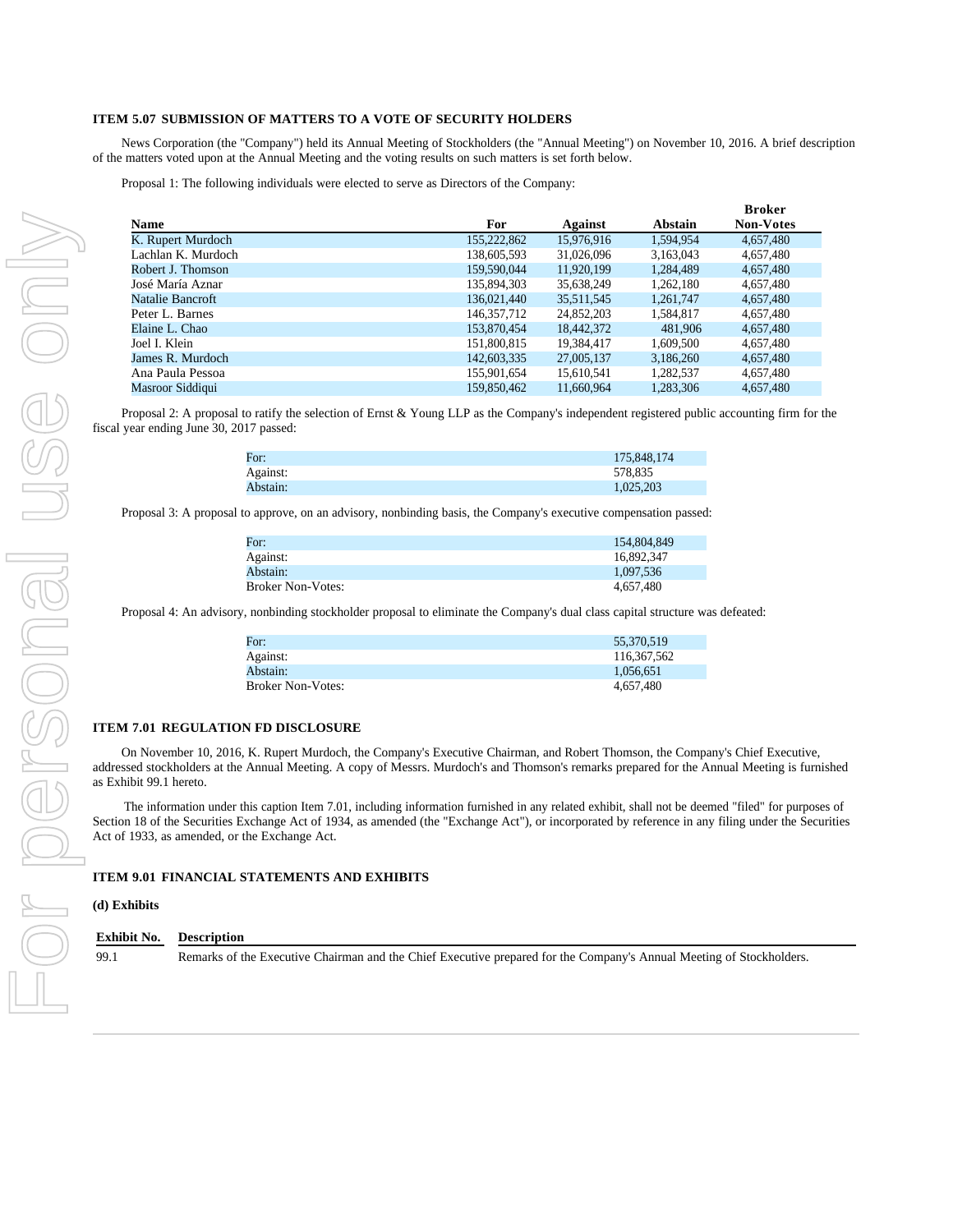### **SIGNATURES**

Pursuant to the requirements of the Securities Exchange Act of 1934, as amended, the registrant has duly caused this report to be signed on its behalf by the undersigned hereunto duly authorized.

> NEWS CORPORATION (REGISTRANT)

By: /s/ Michael L. Bunder

Michael L. Bunder Senior Vice President, Deputy General Counsel and Corporate Secretary

Dated: November 10, 2016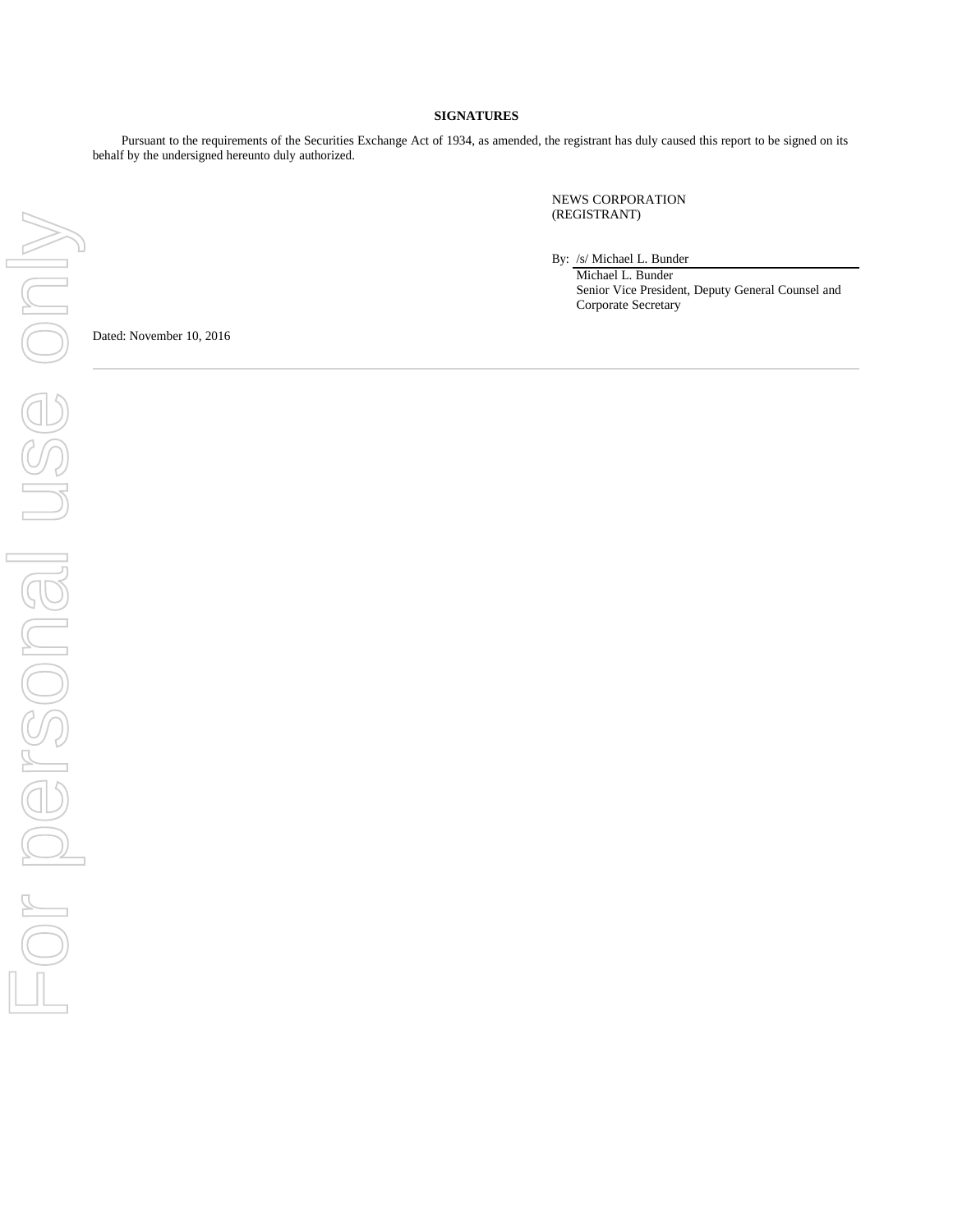## **EXHIBIT INDEX**

**Exhibit No. Description**

99.1 Remarks of the Executive Chairman and the Chief Executive prepared for the Company's Annual Meeting of Stockholders.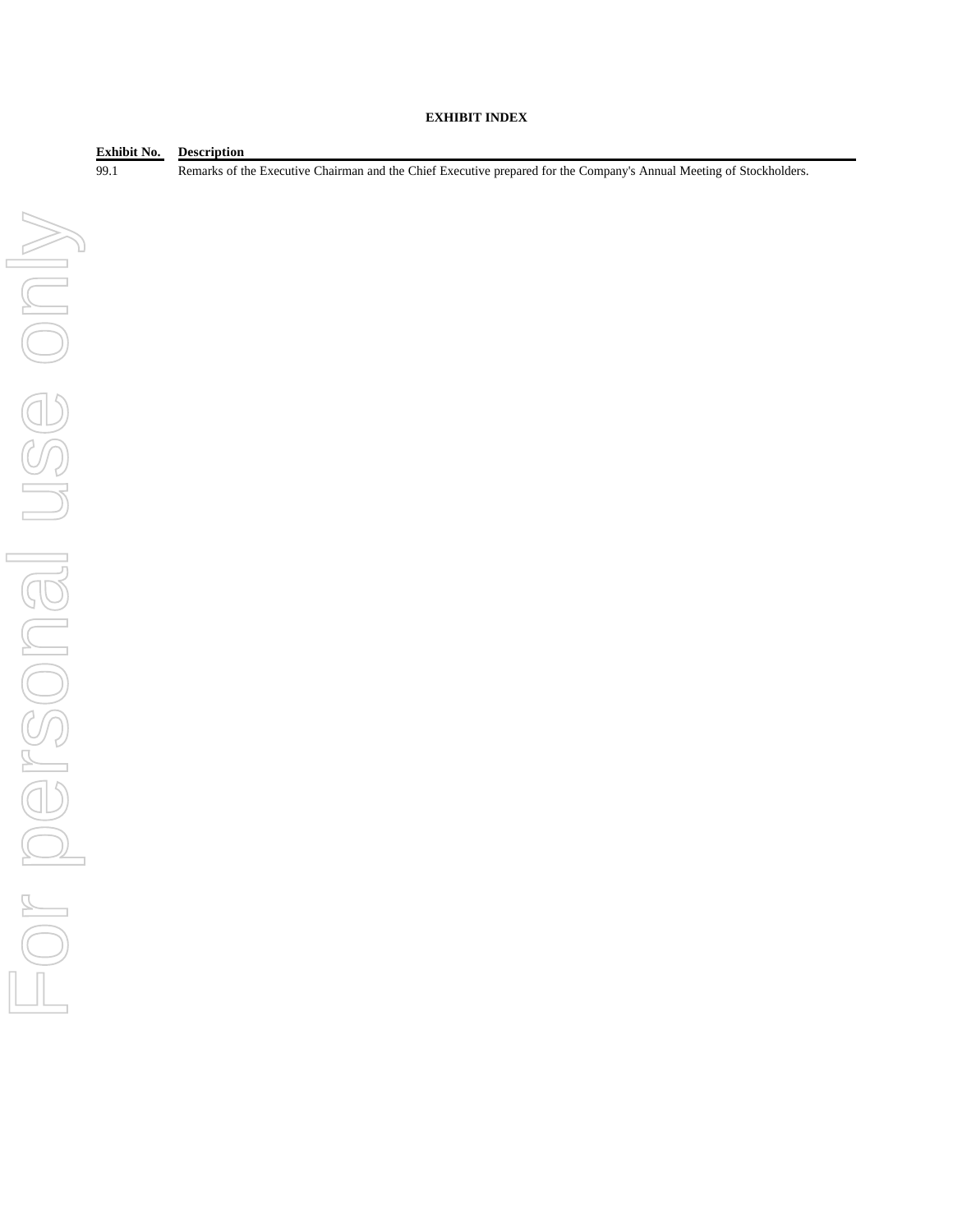**Exhibit 99.1**

News Carp

**Remarks of the Executive Chairman and the Chief Executive Prepared for the Annual Meeting of Stockholders November 10, 2016**

## **EXECUTIVE CHAIRMAN:**

In the three years since the birth of the new News Corp, we have seen the company successfully grow. It is a profitable, diversified global media business.

News Corp is today home to the most popular and influential newspapers on three continents and one of the best book publishers in the business.

We have also expanded in the digital real estate market, from our position in the REA Group to our acquisition of Move, Inc. We have leading consumer brands in this space; realtor.com® is now the second largest digital real estate site in the U.S. and in this past year, REA also acquired iProperty, Asia's #1 online property group.

The businesses of News Corp add up to a whole that is greater than the sum of its parts, thanks to our ability to work across sectors and geographies. It is also thanks to the effective implementation of technology that we can leverage premium content and scale to monetize advertising, with a special focus on the valuable data we collect.

The digital platforms of our mastheads and businesses create powerful networks for news and information. This delivers great value for readers and advertisers.

At the same time, News Corp has taken firm steps to control costs, divesting underperforming non-core businesses, while investing in people and enterprises to help us achieve our goals, from start-ups like Storyful, Checkout 51 and Unruly to established brands like Harlequin and realtor.com®.

More recently, we acquired Wireless Group, home of talkSPORT, the leading sports radio network in the U.K., and in Australia, we secured multiyear rights to broadcast the most popular sporting events.

Our market is tempered by headwinds, from an uncertain global economy to challenges in the print advertising marketplace, which are affecting all publishers.

We remain focused on fundamentals, including operating efficiencies, portfolio diversification and the sharing of data and best practices. As we continue to create new revenue streams, we invest in quality content and digital distribution, including video and mobile, to give consumers what they want.

And as a result of all these efforts, despite the challenges, we managed to have relatively stable revenues and healthy free cash flow, underscoring our diverse revenue mix and the strength and breadth of our portfolio.

Looking ahead, in an increasingly complex world, we see great value in what we do; helping make people make sense of what is going on so they can make informed decisions about their lives.

It remains our mission to pursue our goals with responsibility, as we fulfill our obligations to audiences, investors and the societies in which we live and work.

I'd like to thank my co-chair and son, Lachlan, for his steady and visionary leadership in this time of great change, and the Chief Executive of News Corp, Robert Thomson, who continues to drive the company with his energy and intelligence.

I am grateful for the continuing support of our investors and advertisers, as well as the millions of people who we all work hard to inform, entertain and enlighten every day.

#### **CHIEF EXECUTIVE:**

We gather at a particularly fascinating moment, politically and economically, for the company and the country. As a global company, we are subject to the ebb and flow of international influence, but those changing circumstances are also an opportunity for many of our businesses, some of which are in the midst of a profoundly important transition to digital and mobile.

In fiscal 2016, we made progress on our primary goals: to become more digital and to continue to develop real estate as a core pillar of the business. By most counts, we are now the world's largest digital property company, giving us a powerful platform that complements our media businesses in the U.S. and Australia, in particular. We are also prominent in East Asia and India, where the property market is relatively small but growing quickly.

While we experienced a 3% decline in total revenues for fiscal 2016, adjusted revenues were flat, and our free cash flow was healthy, all of which demonstrate the value of our emerging portfolio. The Digital Real Estate Services segment is reshaping the growth profile of News Corp, with revenues more than doubling since 2013. It is expected to become the biggest contributor to EBITDA in the long term, thanks to the ongoing growth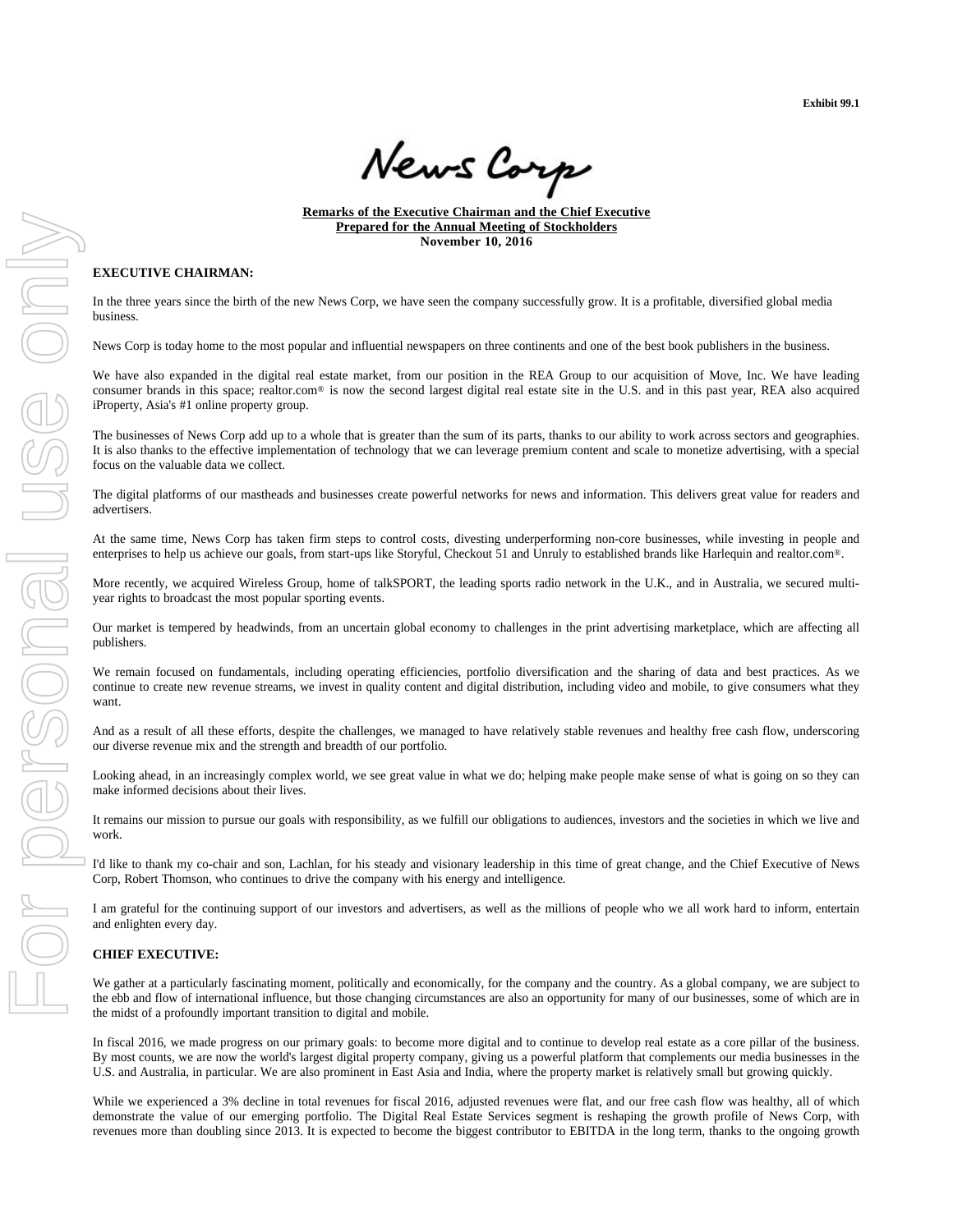of REA and the renaissance of realtor.com®. While there were seasonal circumstances unlikely to be as influential in succeeding quarters, digital real estate comprised about 52% of our EBITDA in Q1 of fiscal 2017.

Our renovation of realtor.com® has propelled Move to improved profitability on an operational basis, but we have been renovating the house whilst living in it, and expect growth to increase in coming quarters after a relatively modest 9% increase in revenue in the first quarter of fiscal 2017. Since our acquisition of Move, Inc. nearly two years ago, traffic to realtor.com® sites burgeoned more than 60%, while revenue increased 27% in the last fiscal year and significantly more than that since the acquisition. Our aim is to continue to improve the core site, providing extra insight and intelligence for purchasers, greater guidance for vendors and enhanced value for realtors.

REA continues to strengthen its position in the Australian market, with another record year in reported revenues and profitability. With the acquisition of iProperty, the leading Southeast Asian property portal, REA is poised for future growth in one of the world's fastest growing regions. We recently announced the formation of a global property network to bring together listings from REA, realtor.com®, Mansion Global, PropTiger and iProperty into a widely accessible database, accentuating our position as the global leader in digital property.

HarperCollins success stories included Harper Lee's *Go Set a Watchman*, Daniel Silva's *The English Spy* and titles by David Walliams, a leading author of children's fiction in the U.K. J.D. Vance's *Hillbilly Elegy*, which articulates the anomie of a significant percentage of the U.S. population, has been a strong seller, illustrating the large middle American audience craving empathetic exposition.

We see a similar commercial and social trend with the early success of *The Magnolia Story* by Chip and Joanna Gaines and *Jesus Always* by Sarah Young. We are optimistic about Megyn Kelly's *Settle for More*, and Veronica Roth's *Carve the Mark*, set for release early next year. Veronica wrote the best-selling Divergent trilogy.

HarperCollins has been able to use its clout as a trade publisher to better highlight Harlequin titles with the potential to be cross-over successes, while Harlequin's international network has transformed HarperCollins' ability to profit from works that have global potential – in the past, we had to cede those works to other publishers.

Foxtel is focused on driving higher subscriber volume and continues to improve its content offerings, notably with the acquisition of rights to the Australian Football League through 2022, the recent agreement with the leading English Premier League clubs and the expanded and exclusive HBO programming relationship.

At Fox Sports, we saw record ratings, driven by the burgeoning popularity of the National Rugby League, Aussie Rules and V8 Super Cars. Our airing of all NRL matches live is proving to be particularly popular, and the resonance should be enhanced with the launch of a dedicated NRL channel later in fiscal 2017.

As a result, we expect advertising trends will remain more positive for Fox Sports than for the industry as a whole, as evidenced by our first quarter results. This underscores the event value of live sports in a world of viewer fragmentation and program promiscuity.

In the News and Information Services segment, while print ad trends remain volatile, we are expanding our digital prowess, while reducing costs where appropriate, but certainly not to the point of undermining the quality of our journalism.

Circulation revenue at *The Wall Street Journal* grew mid-single digits this past fiscal year, thanks to digital growth and improved pricing. In fact, circulation revenues were higher than advertising revenues, underlining the shifting revenue streams at Dow Jones.

Overall, more than 50% of Dow Jones revenues came from digital in fiscal 2016, and that share rose to 55% in the first quarter. This is part of a calculated realignment and highlights the growing value of premium content and services, in particular, the Risk and Compliance segment, which expanded over 30% quarter-over-quarter.

More generally on advertising, it is clear that the disruption to traditional advertising has created conflicts of interest for ad agencies and a confused and confusing market for advertisers. It is right that the market is under scrutiny as advertisers find themselves placed in a mire of digital dross or on jaundiced websites which are blatantly biased against business. We are clearly in the midst of an ephemeral, experimental phase of advertising's evolution to the detriment of quality content and truly quantified audiences and communities.

At News UK, we are leveraging *The Sun*'s news and entertainment features as we build a stronger mobile offering, having recently re-launched the masthead's website. It is worth highlighting that *The Times* has increased sales in print and digital over the past fiscal year, as measured by revenue and volume, showing that discerning audiences do navigate towards quality content.

The U.K. team is focused on leveraging our brands across platforms, including through our recently completed acquisition of Wireless Group, operator of talkSPORT, the leading sports radio network in the U.K. We intend to take full advantage of this valuable platform, which has growing ratings and a strong complementarity of its audience and *The Sun*.

Meanwhile, *The Australian* newspaper grew to a record high readership of more than 3.4 million print and digital readers during fiscal year 2016, and all of our Australian mastheads continued to develop digital journalism and meaningful, customised content for advertisers.

The *New York Post* digital network had 54 million users in June, and 40% of advertising revenues were digital. By September, according to independent analytics, the number of users had exceeded 65 million.

News America Marketing ended the fiscal year on a strong note, which extended into the first quarter of fiscal 2017, thanks to muscular growth in the in-store business. Meanwhile, the company is accelerating mobile adoption, notably through Checkout 51, which, this week, is expected to record its 10 millionth user, almost two months ahead of schedule. This clever app helps consumers save money and generates a wealth of granular data, which can be leveraged across News Corp businesses.